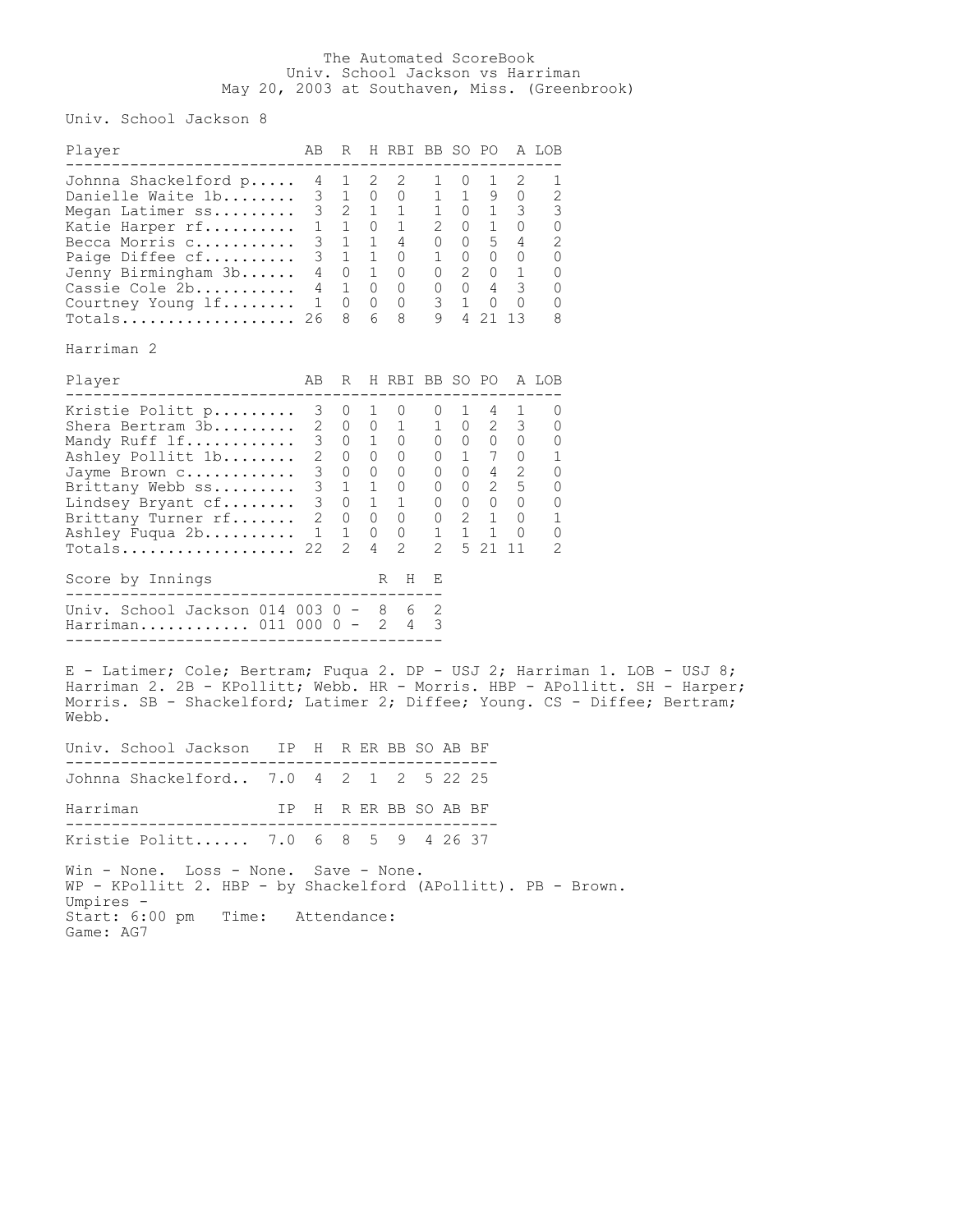The Automated ScoreBook Univ. School Jackson vs Harriman - Play-by-Play May 20, 2003 at Southaven, Miss. (Greenbrook)

| Score by Innings |  |                                                                        |  |  |  |  |  |  | R H F. |
|------------------|--|------------------------------------------------------------------------|--|--|--|--|--|--|--------|
|                  |  | Univ. School Jackson $014$ 003 0 - 8 6 2<br>Harriman 011 000 0 - 2 4 3 |  |  |  |  |  |  |        |

Univ. School Jackson starters: 11/p Shackelford; 3/1b Waite; 5/ss Latimer; 9/rf Harper; 15/c Morris; 24/cf Diffee; 14/3b Birmingham; 8/2b Cole; 1/lf Young; Harriman starters: 5/p KPollitt; 33/3b Bertram; 13/1f Ruff; 25/1b APollitt; 22/c Brown; 8/ss Webb; 14/cf Bryant; 12/rf Turner; 34/2b Fuqua;

**Univ. School Jackson 1st -** Shackelford walked. Waite struck out looking. Latimer reached on an error by 3b; Shackelford advanced to second. Harper infield fly to p. Morris out at first 3b to p. *0 runs, 0 hits, 1 error, 2 LOB.*

**Harriman 1st -** KPollitt struck out swinging. Bertram walked. Bertram out at second c to 2b, caught stealing. Ruff grounded out to p. *0 runs, 0 hits, 0 errors, 0 LOB.*

**Univ. School Jackson 2nd -** Diffee out at first ss to p. Birmingham singled. Cole reached on a fielder's choice; Birmingham out at second ss to 2b. Cole advanced to second on a passed ball. Young walked. Shackelford reached on an error by 2b, RBI; Young advanced to second; Cole scored, unearned. Waite grounded out to p. *1 run, 1 hit, 1 error, 2 LOB.*

**Harriman 2nd -** APollitt hit by pitch. Brown hit into double play 3b to 2b to 1b; APollitt out on the play. Webb doubled. Bryant singled, RBI; Webb scored. Turner struck out swinging. *1 run, 2 hits, 0 errors, 1 LOB.*

**Univ. School Jackson 3rd -** Latimer walked. Latimer stole second. Latimer stole third. Harper walked. Harper advanced to second on a wild pitch. Morris homered, 3 RBI; Harper scored; Latimer scored. Diffee singled. Diffee stole second. Birmingham struck out swinging. Cole grounded out to 3b unassisted. Young walked. Shackelford singled, RBI; Young advanced to second; Diffee scored. Shackelford stole second; Young stole third. Waite walked. Latimer flied out to rf. *4 runs, 3 hits, 0 errors, 3 LOB.*

**Harriman 3rd -** Fuqua walked. KPollitt doubled; Fuqua advanced to third. Bertram reached on an error by 2b, RBI; KPollitt advanced to third; Fuqua scored, unearned. Ruff grounded out to c, interference; Bertram advanced to second; KPollitt out at home c to 1b, interference. APollitt struck out swinging. *1 run, 1 hit, 1 error, 1 LOB.*

**Univ. School Jackson 4th -** Harper walked. Harper runner left early. Morris grounded out to ss. Diffee hit into double play ss to 1b; Harper out on the play. *0 runs, 0 hits, 0 errors, 0 LOB.*

**Harriman 4th -** Brown grounded out to 2b. Webb reached on an error by ss. Webb out at second c to 2b, caught stealing. Bryant flied out to rf. *0 runs, 0 hits, 1 error, 0 LOB.*

**Univ. School Jackson 5th -** Birmingham struck out swinging. Cole grounded out to 3b. Young struck out swinging. *0 runs, 0 hits, 0 errors, 0 LOB.*

**Harriman 5th -** Turner struck out swinging. Fuqua struck out swinging. KPollitt popped up to p. *0 runs, 0 hits, 0 errors, 0 LOB.*

**Univ. School Jackson 6th -** Shackelford singled. Shackelford advanced to second on a wild pitch. Waite reached on an error by 2b, bunt. Latimer singled, RBI; Waite advanced to third; Shackelford scored. Harper grounded out to c, SAC, RBI; Latimer advanced to third; Waite scored, unearned. Morris grounded out to ss, SAC, RBI; Latimer scored, unearned. Diffee walked. Diffee out at second c to ss, caught stealing. *3 runs, 2 hits, 1 error, 0 LOB.*

**Harriman 6th -** Bertram popped up to 2b. Ruff singled. APollitt hit into double play p to ss to 1b; Ruff out on the play. *0 runs, 1 hit, 0 errors, 0 LOB.*

**Univ. School Jackson 7th -** Birmingham grounded out to 3b. Cole popped up to 3b. Young walked. Shackelford popped up to p. *0 runs, 0 hits, 0 errors, 1 LOB.*